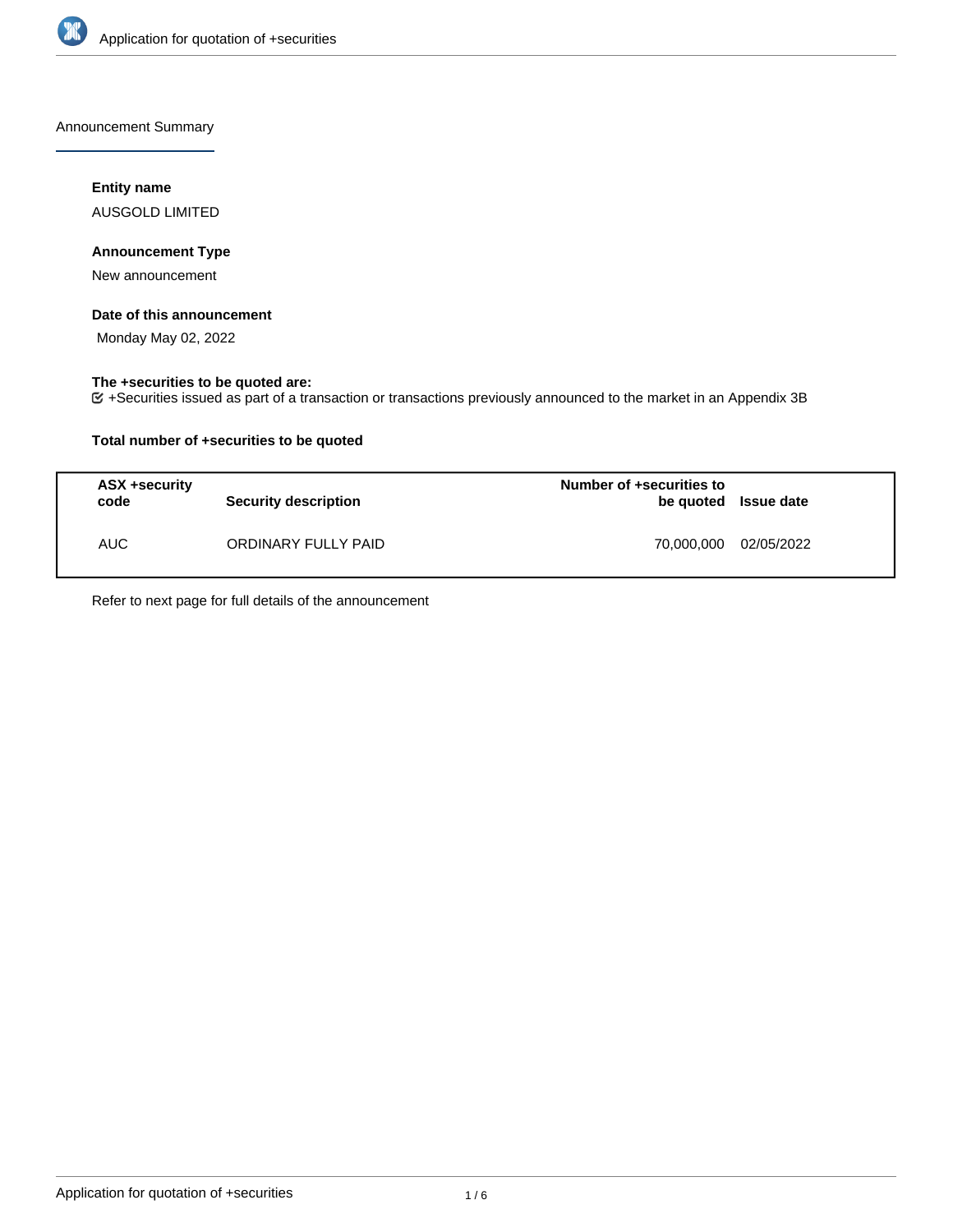

Part 1 - Entity and announcement details

# **1.1 Name of entity**

AUSGOLD LIMITED

We (the entity named above) apply for +quotation of the following +securities and agree to the matters set out in Appendix 2A of the ASX Listing Rules.

**1.2 Registered number type** ABN

**Registration number** 67140164496

**1.3 ASX issuer code** AUC

**1.4 The announcement is**

New announcement

### **1.5 Date of this announcement**

2/5/2022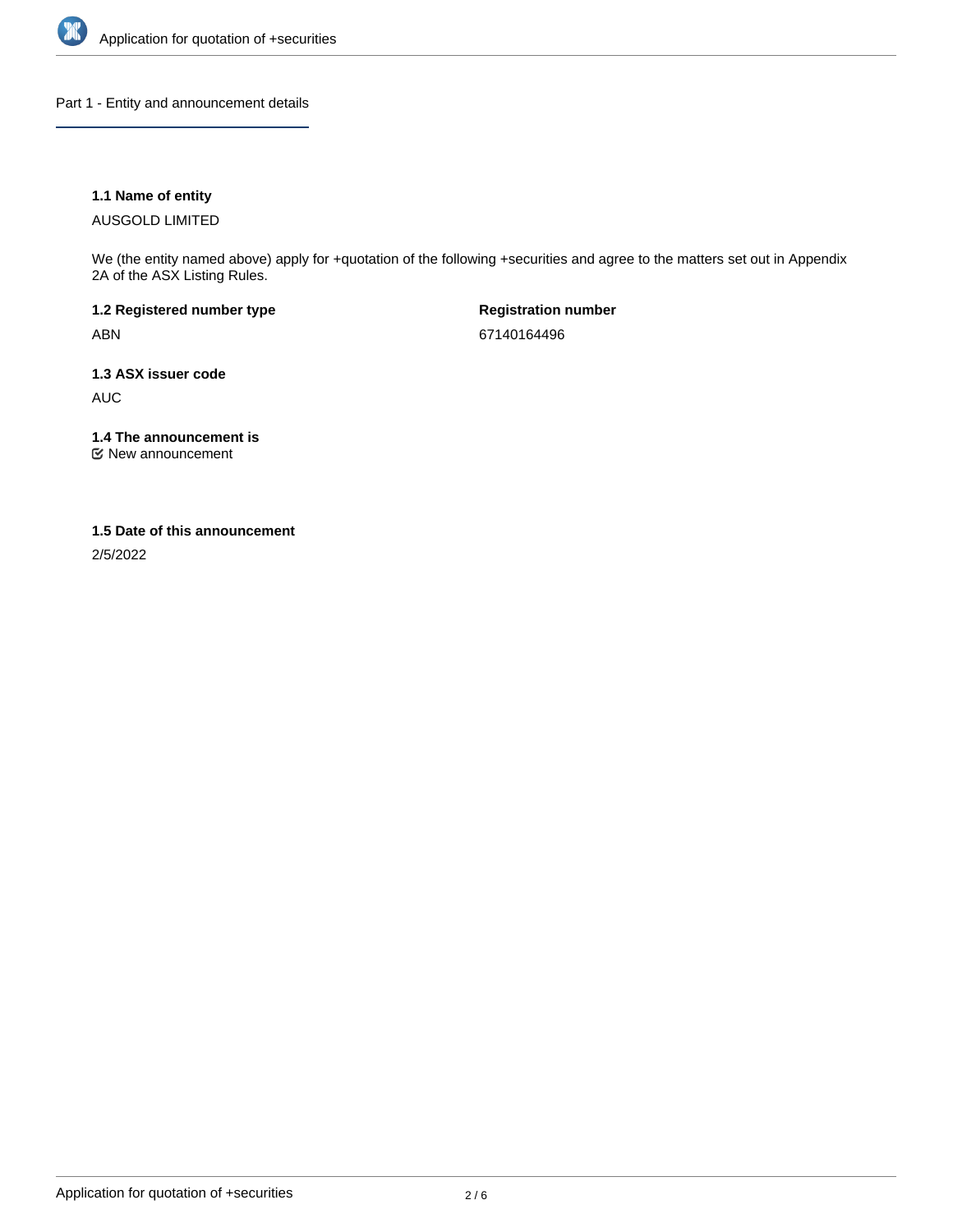

# Part 2 - Type of Issue

# **2.1 The +securities to be quoted are:**

+Securities issued as part of a transaction or transactions previously announced to the market in an Appendix 3B

### **Previous Appendix 3B details:**

| <b>Announcement Date and</b><br>Time | <b>Announcement Title</b>                   | Selected Appendix 3B to submit quotation<br>reguest |  |
|--------------------------------------|---------------------------------------------|-----------------------------------------------------|--|
| 04-Mar-2022 10:23                    | New - Proposed issue of securities -<br>AUC | A placement or other type of issue                  |  |

**2.3a.2 Are there any further issues of +securities yet to take place to complete the transaction(s) referred to in the Appendix 3B?**

No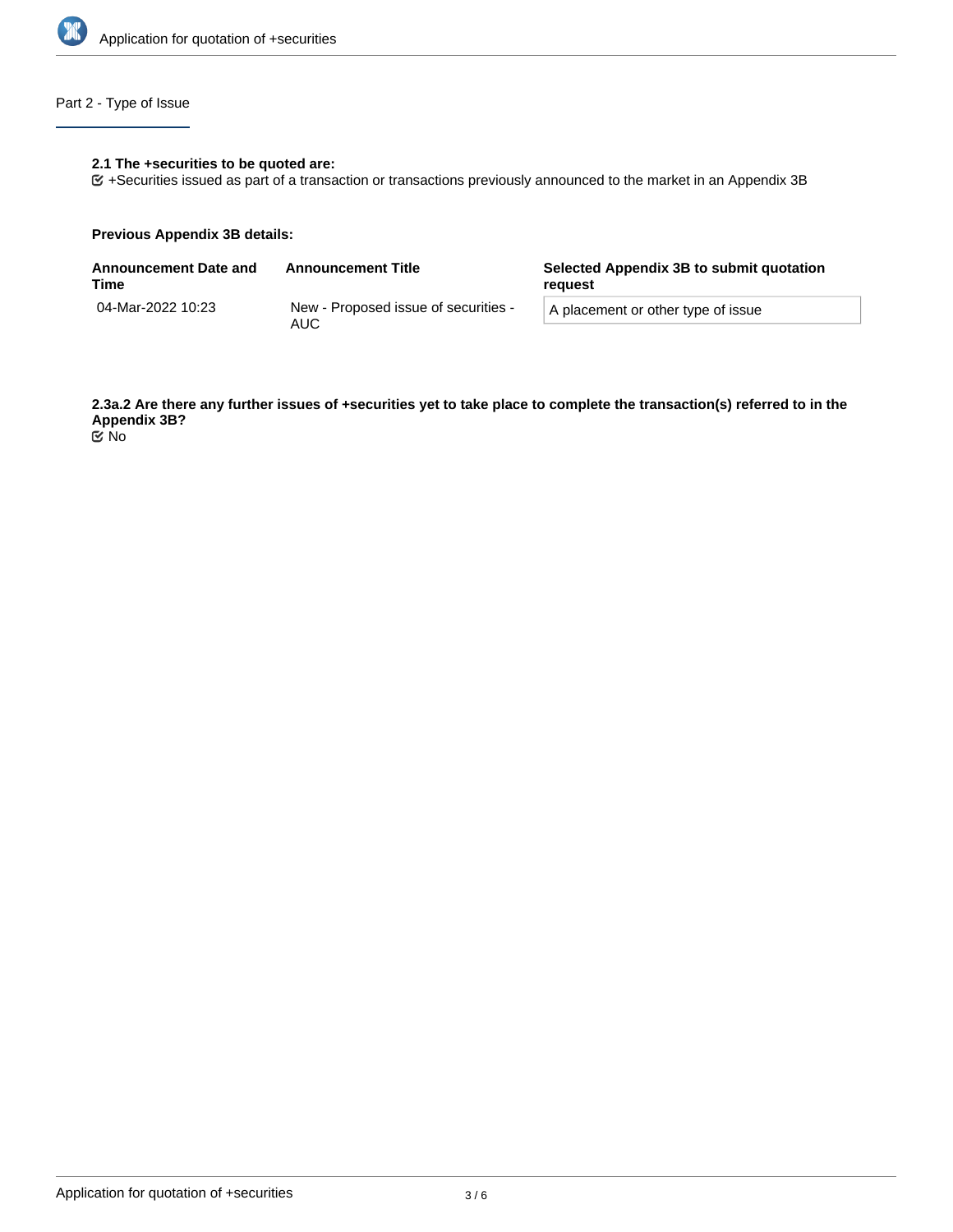

Part 3A - number and type of +securities to be quoted where issue has previously been notified to ASX in an Appendix 3B

### Placement Details

**ASX +security code and description**

AUC : ORDINARY FULLY PAID

**Issue date**

2/5/2022

Distribution Schedule

**Provide a distribution schedule for the new +securities according to the categories set out in the left hand column including the number of recipients and the total percentage of the new +securities held by the recipients in each category.**

| Number of +securities held | <b>Number of holders</b> | Total percentage of +securities held<br>For example, to enter a value of 50%<br>please input as 50.00 |
|----------------------------|--------------------------|-------------------------------------------------------------------------------------------------------|
| $1 - 1,000$                |                          | %                                                                                                     |
| $1,001 - 5,000$            |                          | $\%$                                                                                                  |
| $5,001 - 10,000$           |                          | %                                                                                                     |
| 10,001 - 100,000           |                          | %                                                                                                     |
| 100,001 and over           |                          | %                                                                                                     |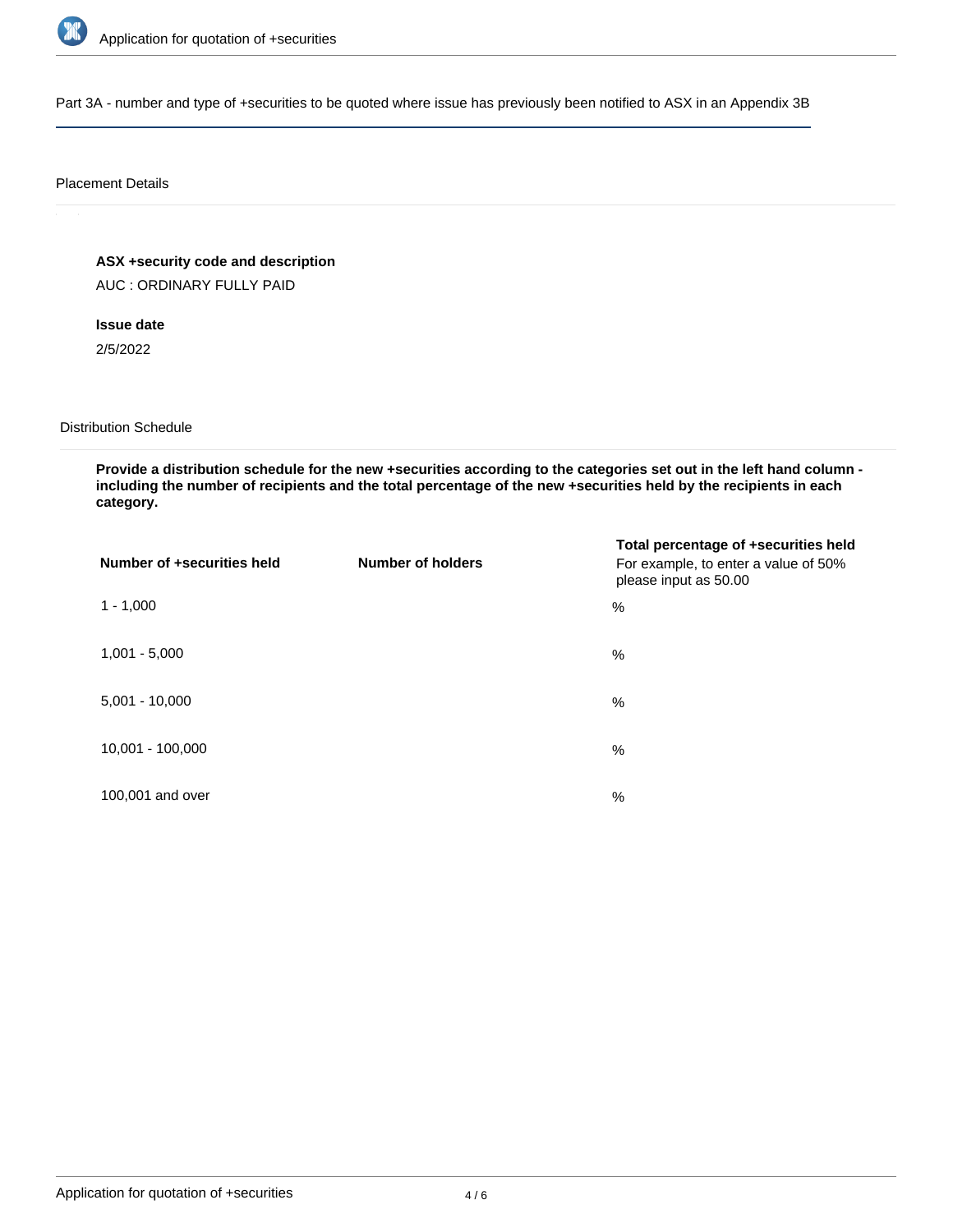

Issue details

| Number of +securities to be quoted<br>70,000,000                                                       |                                        |  |  |  |  |
|--------------------------------------------------------------------------------------------------------|----------------------------------------|--|--|--|--|
| Are the +securities being issued for a cash consideration?<br>$\mathfrak C$ Yes                        |                                        |  |  |  |  |
| In what currency is the cash consideration being paid?                                                 | What is the issue price per +security? |  |  |  |  |
| AUD - Australian Dollar                                                                                | AUD 0.04000000                         |  |  |  |  |
| Any other information the entity wishes to provide about the +securities to be quoted                  |                                        |  |  |  |  |
| Further to the ASX announcement on 4 March 2022, the 70,000,000 New Shares are issued to Jupiter Asset |                                        |  |  |  |  |

Management following receipt of shareholder approval at the general meeting of Ausgold Limited held on Friday 22 April 2022.